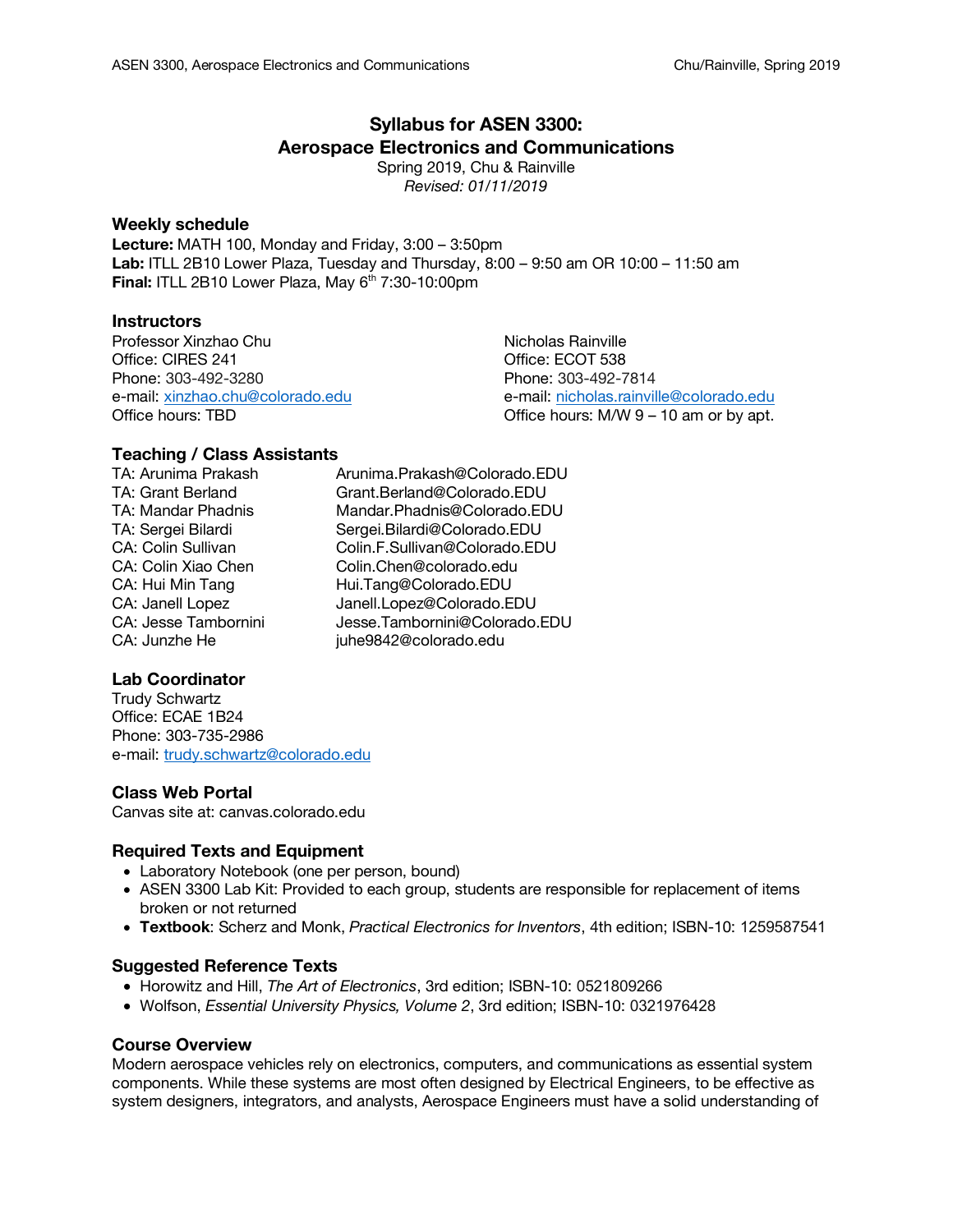these critical subsystem areas. The aim of this course is to provide an overview of analog electronics, digital electronics, and communication system concepts as they are used in the aerospace industry. **The emphasis is on practical, hands-on experience and important concepts in a select number of key areas**. Throughout the course, students work in teams to design, build, test, and analyze electronic circuits, work with electronic instruments, interface these instruments to a computer, and implement a communications link. It is our goal that students walk away from this class with a basic understanding of instrumentation electronics, computer interfacing, and radio communications. This understanding is derived from experience building and working with real electronics in the lab.

# **Course Outline**

The course is divided into three main sections: i) analog electronics, ii) digital electronics, and iii) communications. A number of the lab experiments in all three sections are designed to utilize the Analog Devices ADXL321 accelerometer. In the Analog Electronics section of the course we look at the accelerometer output to study vibrations of a beam. In the process, we build passive circuits to lower the output range of the accelerometer and active circuits to amplify it, conditioning circuits to filter noise in the output, and learn to use multimeters, oscilloscopes, and spectrum analyzers. In the second section of the course on Digital Electronics, we log data from the accelerometer instrument to the lab station computers and discuss relevant issues such as communications protocols, analog-to-digital and digital-to-analog conversions, and sampling. In the final section of the course on Communications, we will use the accelerometer data as a source of telemetry; modulate carrier signals, compute satellite communications link budgets, and design and conduct a GPS receiver experiment.

# **Prerequisites**

Physics II, Aerospace Mathematics, and Introduction to Dynamics and Systems are prerequisites for this course. In fact, much of the material covered in this class you have been exposed to already in these earlier courses. We expect you to build upon this experience base and make connections between the new material and the old. In ASEN 2001-2004 you have seen and used instrumentation electronics, but in general, someone else took care of designing them. In Physics II you covered some circuit theory, but did not build any practical systems. For this course it is assumed that you have a working knowledge of the prerequisite material. We will build on this foundation by revisiting these topics in more details and conducting hands-on laboratory experiments.

# **Class Format**

The semester is organized into 12 weekly laboratory modules with other weeks utilized for exams. With the exception of the first lab, each lab module lasts one week beginning with the Monday lecture session. The Monday class introduces the concepts and materials to be studied in the lab, and provides an overview of the reading materials and the lab activities, including a pre-lab homework assignment. The following Tuesday lab session begins with an evaluation of the pre-lab assignment, and a quiz, followed by group lab work for the remainder of the period. Instructors and teaching assistants are available in the lab to answer questions, demonstrate how to use equipment, and discuss the material with individual lab groups. Thursday's lab section continues the group work on the lab with emphasis on documentation of method and analysis of results for inclusion in the lab report. The Friday lecture period is used to discuss the previous week's lab reports and to provide additional materials and answer questions about the ongoing lab. **Group lab reports are due prior to the beginning of class on Monday** and will be submitted as **a hard copy** for grading. Please review the Lab Guidelines handout for more information. The group lab reports are graded and returned to your group in one week whenever possible, during the Tuesday lab period.

# **Assessment / Written and Practical Exams**

Assessment of individual student knowledge and ability is conducted **using written and practical examinations**. For the schedule of the exams please see the class schedule. Written exams will take place in the classroom and the practical exams will take place at the same stations where you do your lab work (ITLL). The practical exam involves demonstrating knowledge and skills such as proper use of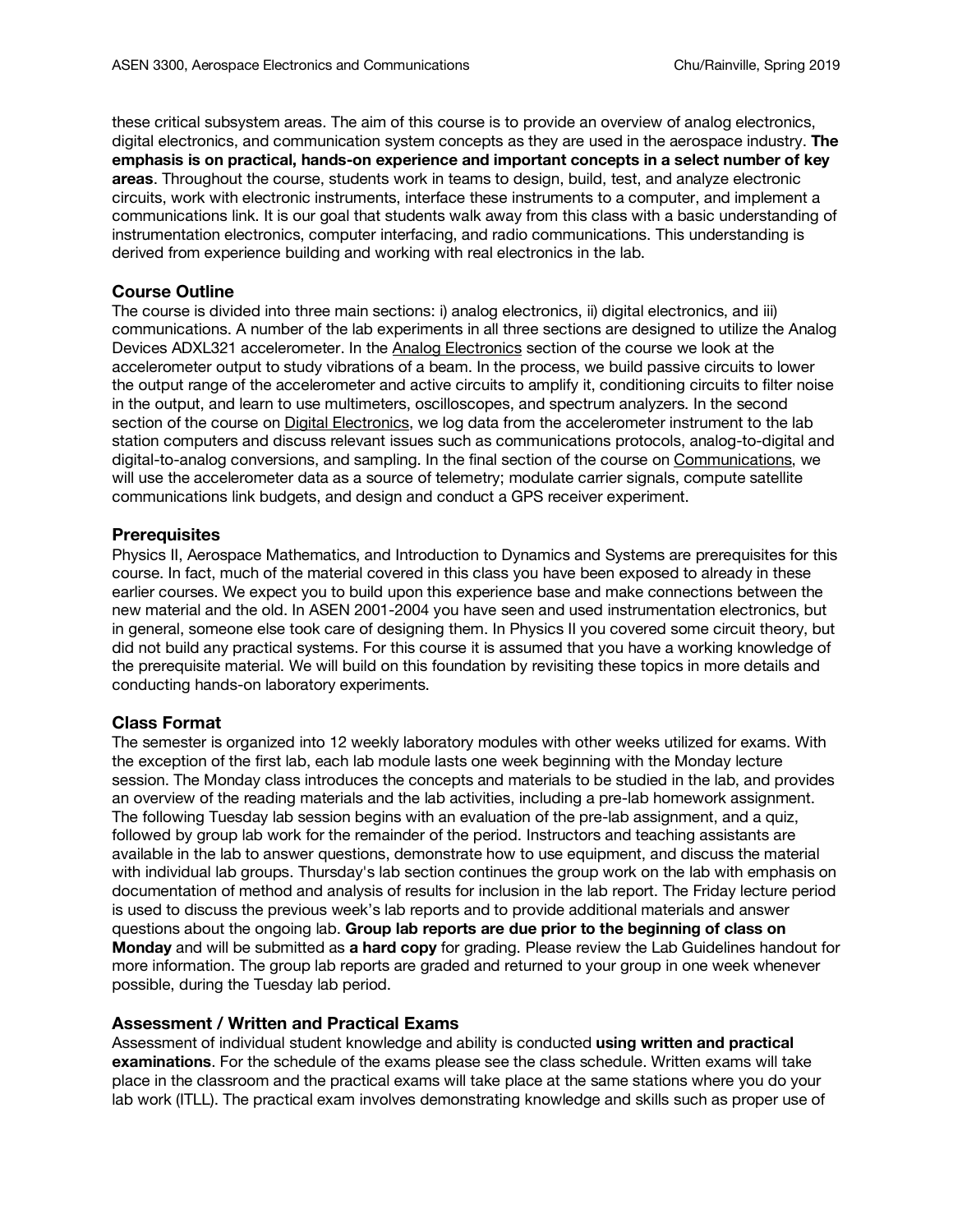equipment, how to set up a circuit, and how to perform measurements.

# **Course Grading**

The final grade is a combination of individual and group work.

| <b>Type</b>          | <b>Description</b>              | Percentage   |
|----------------------|---------------------------------|--------------|
| Individual Work (IW) | Quizzes and pre-lab assignments | 10%          |
| (60% total)          | (best 11 out of 12)             |              |
|                      | Written Exams (2)               | 30%          |
|                      | Practical Exams (2)             | 20%          |
| Group Work (GW)      | Lab Reports (12)                | 40%          |
|                      | Peer evaluation factor (PEF)    | $0.5 - 1.0x$ |
| Final Grade (FG)     | $FG = IW + (PEF \times GW)$     | 100%         |

**Final Course Grade:** Your final course grade is computed as follows:

- Your individual grade is calculated as IW/0.6 (normalized to the 60% maximum)
- If your individual grade is **a C or better** then your final grade (FG) is the sum of the Individual Work (IW) and Group Work (GW) grades:

$$
FG = IW + (PEF \times GW)
$$

- If your individual grade is **below a C**, then your final grade is the individual grade.
- The Peer Evaluation Factor (PEF) is a percentile value of your effort in the lab and completing the reports.

# **Rationale for course assignments:**

- Homework reinforces the mental processes that help you to become proficient in a subject. In addition to the assigned lab reports, we encourage you to work additional problems for practice. Before beginning any assignment, you should read the text and work the examples in the text.
- Experimental laboratory exercises are either more complex than hands-on homework or require special equipment. You will work in teams to collect and analyze the data, as well as write up the experimental laboratory report.
- Exams and quizzes provide a gauge to determine what you have learned individually.
- Lab experiments help you to learn how to synthesize the basic concepts, methods, and tools presented in the course curriculum. The team-oriented lab approach will give you experience in working and cooperating in groups as is typical in industry.

# **Grading Philosophy**

The individual grade is the measure of the competency and will indicate your level of understanding the course material, and is assessed through the quizzes and exams. The group (lab) work is designed to enrich your learning experience and prepare you for success in the real-life work environment. Accordingly, the group grade is incorporated into the final grade only if your individual grade is a C or better. This policy makes it important to use the lab work to enhance your own learning. If the work in the assignment is split up among group members, be sure that the learning is not also split up, but is shared among the whole group. At the end of the semester you will evaluate your peers (all group members you worked with throughout the semester) and submit your scores to the instructors. The instructors will take your input and assign a PEF score between 50% and 100% for each student for their effort in the lab and completing the reports. The group work (GW) grade then will be multiplied by the PEF score and added to the individual work (IW) score to calculate your final grade. The PEF score is thus a a very significant part of your final grade and it is there to ensure that all students are contributing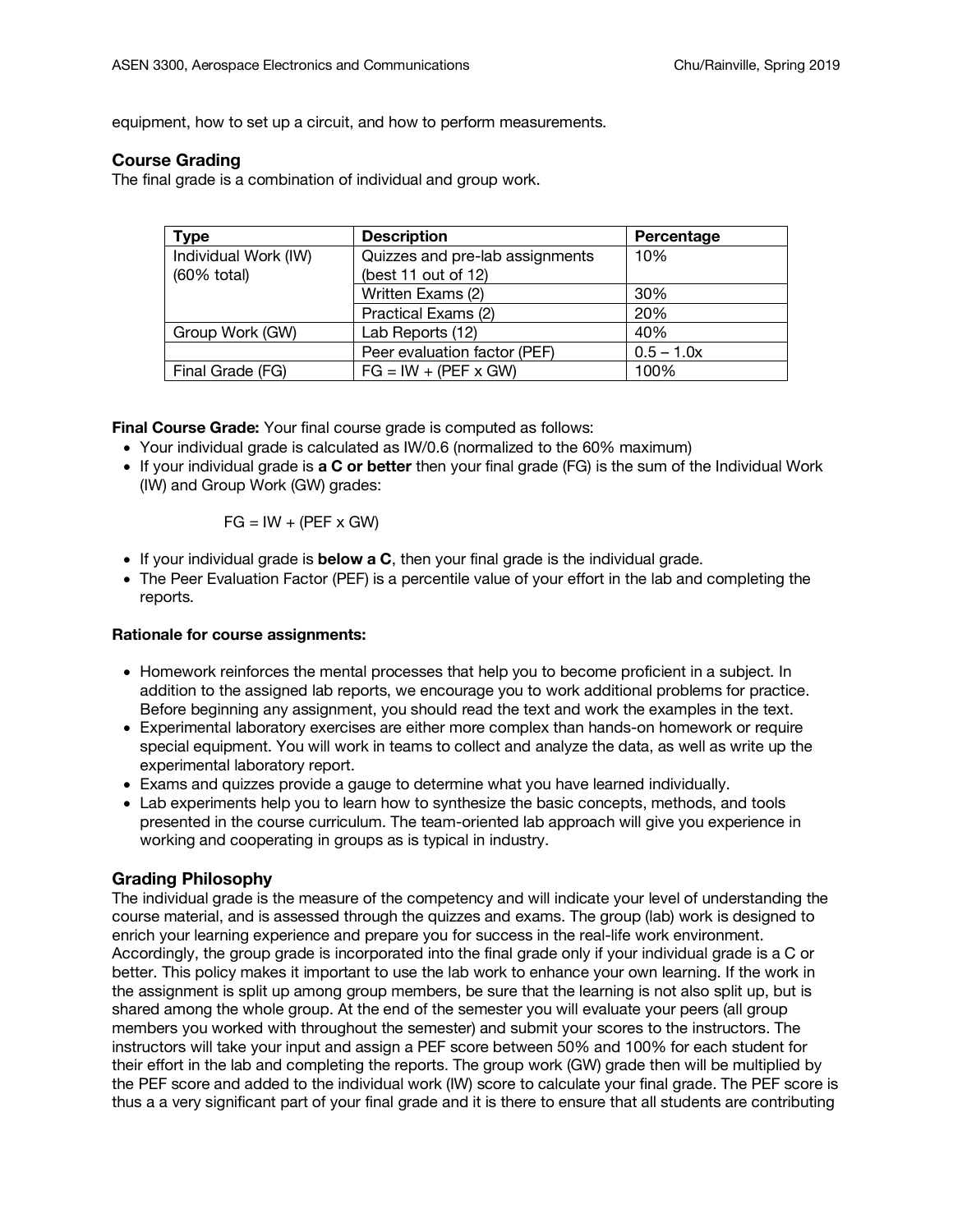to the group work.

## **Cheating**

Cheating will NOT be tolerated and the CU Honor Code will be upheld.

As group work is part of this class (lab experiments and report), it is useful to clarify what is considered cheating. You are expected to perform the lab assignments as a group and dividing the workload equally. Communication within the group is encouraged. It is OK to discuss the assignments and reports with fellow students in the class as long as this is done with the intention of learning, i.e., understanding the material. Sharing results, or data analyses is permitted only under specific circumstances, when there is no way for you to retake the data or redo the analysis. For example, if you realize after finishing your lab work that your data are erroneous, you may use and analyze the data from a different group. However, in this case, you need to provide a full disclosure and explanation why data sharing was necessary, and give proper credit to the source. You may also want to notify the instructor(s) and/or the TAs.

Getting help with the lab work and reports from outside the class is generally not permitted. This includes help from senior students or using lab reports from previous years.

When in doubt about what is considered unethical, you should always exercise caution and ask the instructor(s) if they have any questions or concerns that what they are doing may be a violation of the honor code.

## **Logistics**

- 1. Students are assigned to a team of 3 persons for each of the three sections of the course. The groups will be re-assigned twice during the semester (groups are assigned differently for labs 1-4, 5-8 and 9-12). The lead student (the top name assigned to a lab station) will stay with that station till the end of the semester.
- 2. Each lab station is issued a lab kit that is to be returned at the end of each section of the course. These can be stored in the ITLL lockers. The lead student at the station is ultimately responsible for replacing any items lost or not returned in working condition. If the lead student has issues with his lab partners/maintaining the toolbox, inform the instructor.
- 3. Teams work together to study the lab, design, implement, test, and analyze their circuits, and write the lab reports. Students are encouraged to collaborate in preparing for quizzes, discussing lab questions and results.
- 4. Each individual student is required to have a bound lab notebook. Each student should keep lab notes. The group will choose one set of notes to include in their weekly report (photocopy, scanned). Please write legibly in your lab notebook, and if you make a mistake, just make an X through that material.
- 5. Weekly quizzes and all exams are to be completed individually. Any type of collaboration or copying constitutes cheating and will result in a zero grade for all parties involved and will be reported. A repeated instance of cheating will be reported on the student's permanent record and will result in an F for the course. Please see also Honor Code web pages at http://www.colorado.edu/academics/honorcode/.
- 6. Weekly quizzes are given at the beginning of lab period, 8:00 am and 10:00 am on Tuesdays and end promptly at 8:10 am and 10:10 am. If you arrive late, you will have until 8:10 am / 10:10 am to complete your quiz. If you arrive after 8:10 am / 10:10 am, you will receive a zero score for the quiz. Calculators are allowed, unless noted otherwise. No other help is allowed.
- 7. The purpose of the prelab assignment (completed individually) is to prepare you for the weekly lab. It is important to complete the prelab before Tuesday 8:00 am / 10:00 am; otherwise you will have difficulty completing the lab in the allotted lab time. The completion of the lab assignments will be checked 8:00 – 8:10 am and 10:00 – 10:10 am on Tuesday. In case of absence, zero points will be given.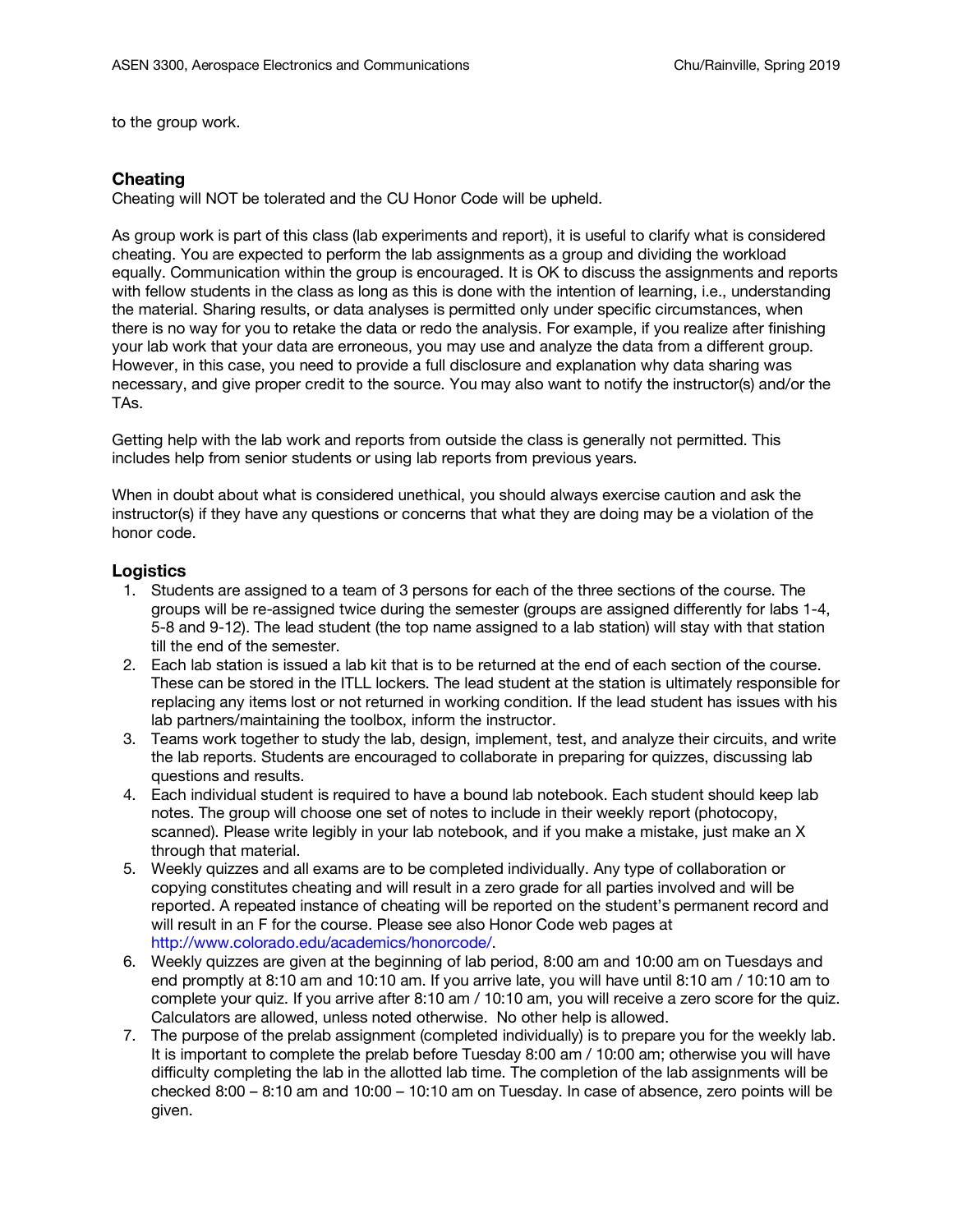- 8. Lab exercises are conducted together with your team and a single lab report is submitted at the end of the week. Collaborations with other groups including shared diagrams or extensive discussion of results must be acknowledged at the end of your report. Copying text or answers from another group with or without their permission constitutes cheating and will result in a zero grade for the weekly lab module. A repeated instance of cheating will be reported on the student's permanent record and will result in an F for the course. Please see also Honor Code web pages at http://www.colorado.edu/academics/honorcode/.
- 9. Lab reports are due Monday by 3:00 pm before the start of lecture. If late, the following deductions will be made:
	- a. 10% deduction for the group if turned in before 5 pm the same Monday
	- b. 50% deduction if turned in before 8 am the following Monday
	- c. No credit after 8 am the following Monday
- 10. No make-up quizzes will be given or late labs accepted except under extenuating circumstances such as a school closure or sudden illness (with a note from a physician). Your lowest combined quiz/prelab score will be dropped as an attempt to allow for unforeseen incidents.
- 11. University closure: If an assignment is due and the University is closed due to weather or other circumstance, then the assignment will be due on the next day that the University is open. In the event that a lab or lecture is cancelled due to a University closure, please check the web site and email for updated information. It is assumed that you signed up for the ASEN 3300 class email list at listproc@lists.colorado.edu.
- 12. Please check your schedules as soon as possible to determine if you expect to miss class on any of these days for religious or other reasons. If there is a conflict, it is the student's responsibility to notify the instructors as soon as possible to make alternate arrangements. Make up exams due to illness require a note from a physician. Copying, collaborating, or discussing material in a written or oral exam during the exam period constitutes cheating and will result in an F for the course, and will be reported on the student's permanent record.

# **University Policies Spring 2019**

## **Accommodation for Disabilities**

If you qualify for accommodations because of a disability, please submit your accommodation letter from Disability Services to your faculty member in a timely manner so that your needs can be addressed. Disability Services determines accommodations based on documented disabilities in the academic environment. Information on requesting accommodations is located on the Disability Services website. Contact Disability Services at 303-492-8671 or dsinfo@colorado.edu for further assistance. If you have a temporary medical condition or injury, see Temporary Medical Conditions under the Students tab on the Disability Services website and discuss your needs with your professor.

## **Religious Holidays**

Campus policy regarding religious observances requires that faculty make every effort to deal reasonably and fairly with all students who, because of religious obligations, have conflicts with scheduled exams, assignments or required attendance. In this class, you must let the instructors know of any such conflicts within the first two weeks of the semester so that we can work with you to make reasonable arrangements. See the campus policy regarding religious observances for full details.

## **Classroom Behavior**

Students and faculty each have responsibility for maintaining an appropriate learning environment. Those who fail to adhere to such behavioral standards may be subject to discipline. Professional courtesy and sensitivity are especially important with respect to individuals and topics dealing with race, color, national origin, sex, pregnancy, age, disability, creed, religion, sexual orientation, gender identity, gender expression, veteran status, political affiliation or political philosophy. Class rosters are provided to the instructor with the student's legal name. I will gladly honor your request to address you by an alternate name or gender pronoun. Please advise me of this preference early in the semester so that I may make appropriate changes to my records. For more information, see the policies on classroom